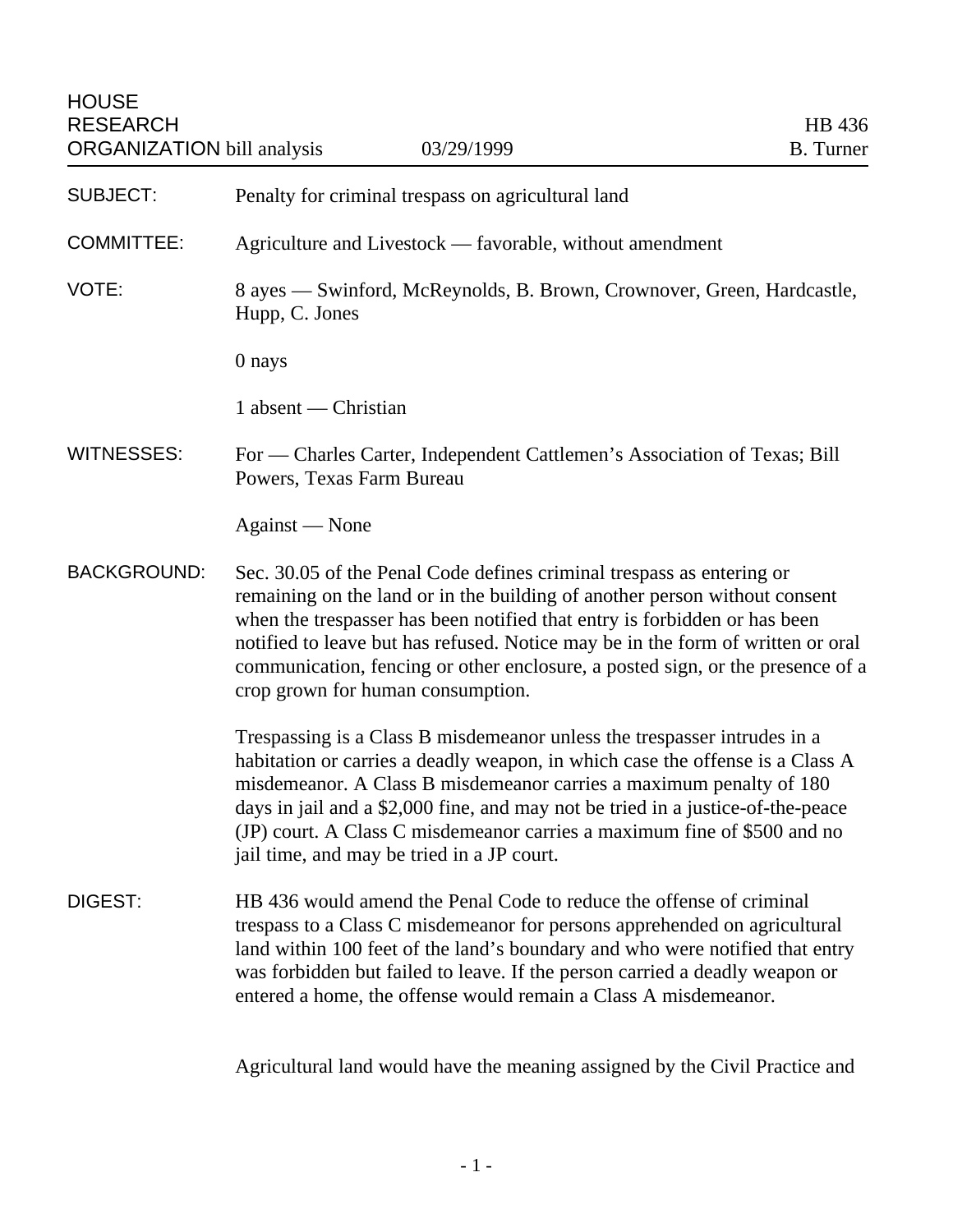## HB 436 House Research Organization page 2

|                           | Remedies Code, sec. 75.001, which generally is land suitable for use in<br>production of food or crops, for forestry and the growing of trees, or for<br>domestic or native farm or ranch animals kept for use or profit.                                                                                                                                                                                                                                                                                                                                                                                                              |
|---------------------------|----------------------------------------------------------------------------------------------------------------------------------------------------------------------------------------------------------------------------------------------------------------------------------------------------------------------------------------------------------------------------------------------------------------------------------------------------------------------------------------------------------------------------------------------------------------------------------------------------------------------------------------|
|                           | HB 436 would take effect September 1, 1999, and apply to offenses<br>committed on or after that date.                                                                                                                                                                                                                                                                                                                                                                                                                                                                                                                                  |
| <b>SUPPORTERS</b><br>SAY: | HB 436 would help law enforcement officials appropriately charge<br>trespassers who have wandered inadvertently onto agricultural land. The bill<br>would create a 100-foot buffer zone into which people could trespass<br>accidentally before they became subject to the tougher Class B misdemeanor<br>penalties. Once a trespasser has gone more than 100 feet onto another's<br>property, the intent to trespass is clear and warrants a stronger penalty.                                                                                                                                                                        |
|                           | The lesser charge for recreational or accidental trespassing would allow such<br>cases to be tried in JP court, which is generally less formal and has a less<br>crowded docket than a county court. This would benefit both the defendants,<br>who often are tourists, and prosecutors, who would save the additional<br>expense and effort associated with county court.                                                                                                                                                                                                                                                             |
|                           | Boaters who pull onto a creek shore would not be trespassing because the<br>shore area of a navigable creek is public domain.                                                                                                                                                                                                                                                                                                                                                                                                                                                                                                          |
| <b>OPPONENTS</b><br>SAY:  | The state should not change criminal trespassing penalties simply to prosecute<br>a few more accidental or recreational trespassers. The law should remain<br>consistent for trespassing no matter how far onto the property the trespasser<br>goes. Although HB 436 would reduce the penalty for those who trespass no<br>more than 100 feet inside the border of agricultural land, it could increase the<br>possibility that tourists or travelers would be prosecuted for innocent<br>transgressions. Serious offenses should be prosecuted as Class B<br>misdemeanors, and minor offenses more appropriately should be dismissed. |
|                           | The 100-foot buffer zone set up by HB 436 would be difficult to delineate,<br>and this difficulty could lead to selective enforcement.                                                                                                                                                                                                                                                                                                                                                                                                                                                                                                 |
| NOTES:                    | During the 1997 legislative session, an identical bill, HB 192 by B. Turner,<br>passed the House on the Local and Consent Calendar, but died in the Senate<br>Criminal Justice Committee. A similar bill, HB 556 by B. Turner, passed the<br>House during the 1995 session, but died in the Senate Criminal Justice                                                                                                                                                                                                                                                                                                                    |